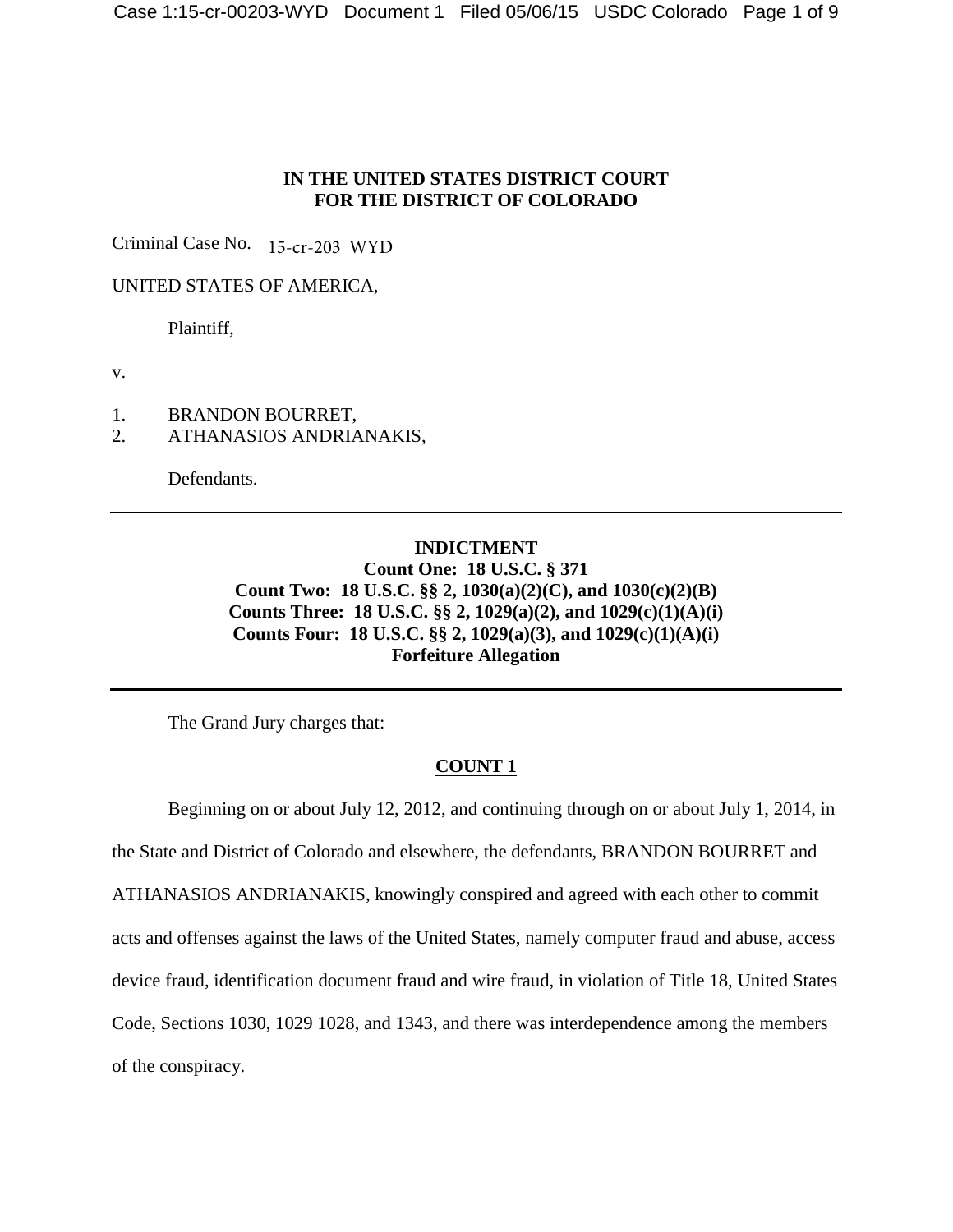#### **Introduction**

At all times relevant to the charges contained in this Indictment:

- 1. Photobucket Corporation ("Photobucket") was a company located in Colorado that operated an image and video hosting website at Photobucket.com.
- 2. Users created albums on Photobucket.com to store images and/or videos.
- 3. Photobucket.com users could designate one of three privacy settings for each album: public, private, or password protected.
- 4. Content in public albums could appear in search results on Photobucket.com and in other search engines like Google and Bing. Other viewers could follow linked photographs on other sites back to a public album and browse the other photos in that public album.
- 5. Content in private albums did not appear in search results on Photobucket.com or in other search engines like Google and Bing. Photobucket.com users could share photographs in a private album with other viewers without allowing the viewers access to the entire album.
- 6. Content in password protected albums did not appear in search results on Photobucket.com or in other search engines like Google and Bing. Password protected albums required a password to view the contents of the album. Photobucket.com users could create guest passwords and share those guest passwords with other viewers to allow those other viewers to access password protected albums.

### **Purpose of the Conspiracy**

7. The purpose of the conspiracy was for the conspirators to enrich themselves by selling passwords and unauthorized access to private and password protected information,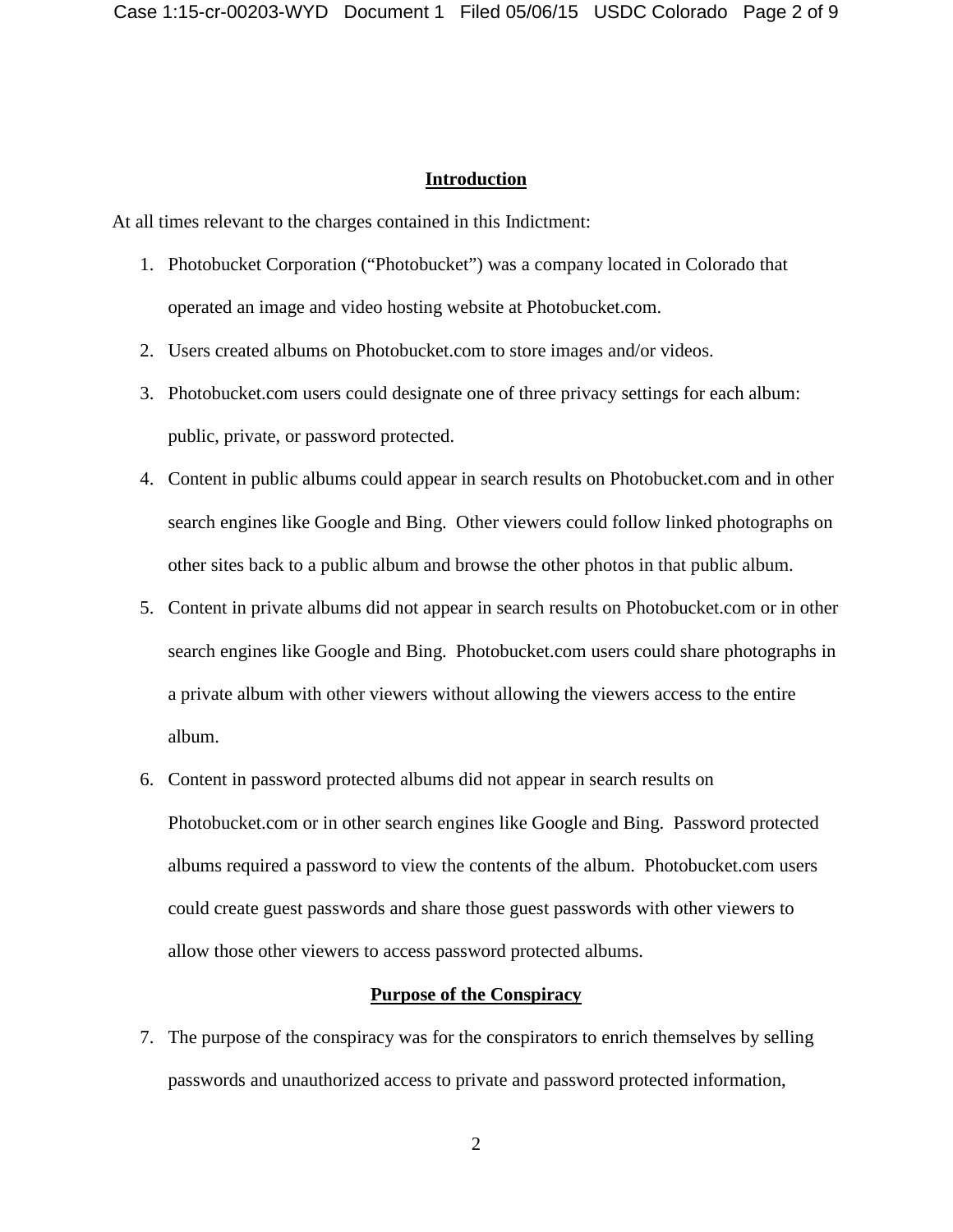images, and videos on the Internet and by selling private and password protected information, images and videos that the conspirators obtained from the Internet.

#### **Manner And Means Of The Conspiracy**

During all times relevant to the Indictment, BRANDON BOURRET and ATHANASIOS ANDRIANAKIS ("the conspirators") used the following manner and means to execute the conspiracy:

- 8. The conspirators developed, marketed, and sold a software application called Photofucket which allowed viewers to circumvent the privacy settings of the image and video hosting website at Photobucket.com and to access and copy users' private and password protected information, images, and videos without Photobucket or those users' authorization.
- 9. The conspirators used the Photofucket application to obtain guest passwords to Photobucket.com users' password protected albums.
- 10. The conspirators possessed guest passwords to Photobucket.com users' password protected albums, and transferred, or caused to be transferred, guest passwords to others who paid to use the Photofucket application.
- 11. The conspirators used Photobucket.com users' guest passwords to access those users' password protected albums without the authorization of Photobucket or the Photobucket.com users.
- 12. The conspirators sent email messages between themselves and to others that explained how to use and improve the Photofucket application to access and copy Photobucket.com users' private and password protected information, images, and videos without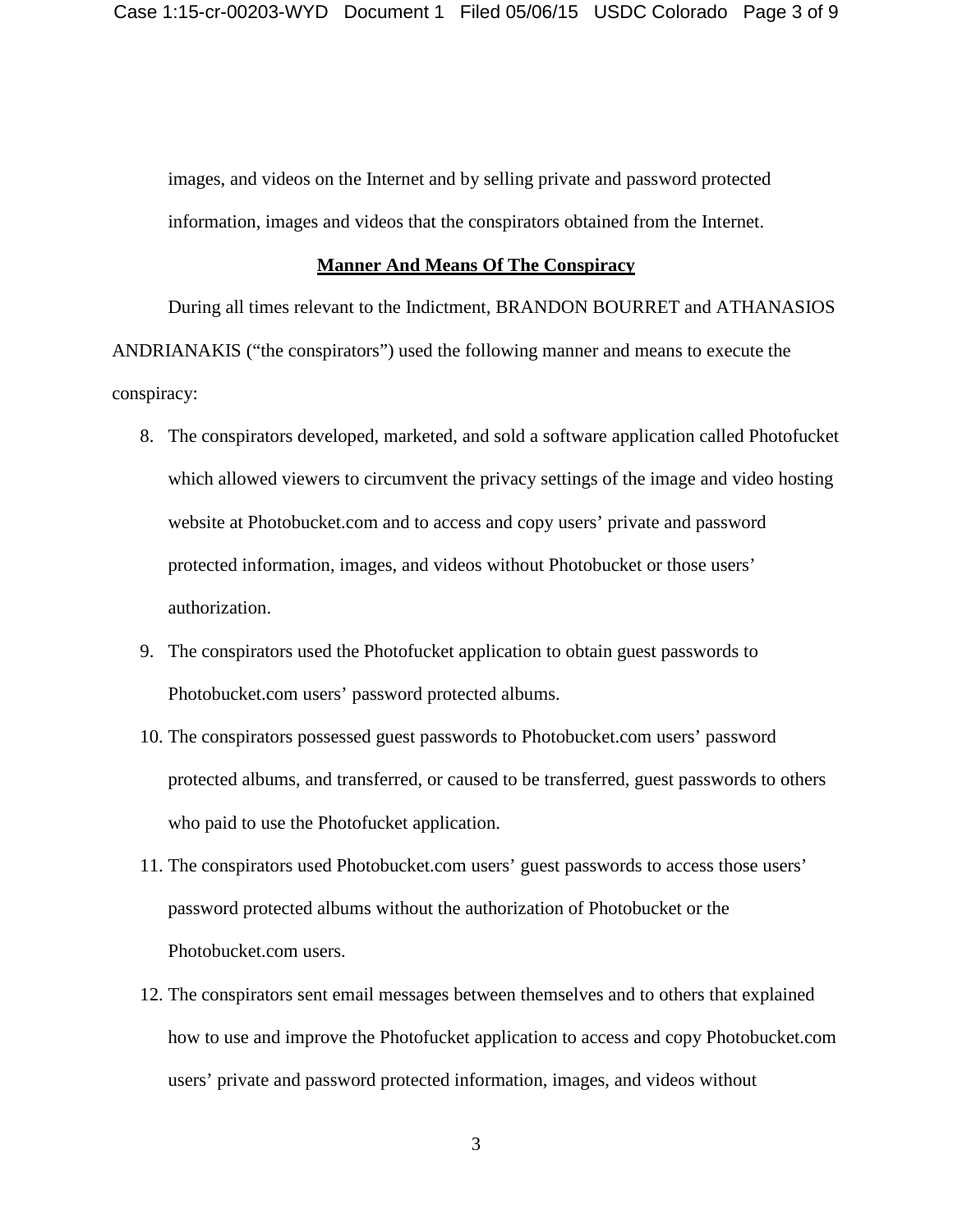Photobucket or those users' authorization.

13. The conspirators possessed, transferred, and used Photobucket.com users' identification, information, images, and videos from private and password protected albums on Photobucket.com, all without the authorization of Photobucket or the Photobucket.com users.

#### **Overt Acts**

In furtherance of the conspiracy and to affect its objects, at least one of the conspirators committed at least one of the following acts:

14. On or about the following dates, BRANDON BOURRET or ATHANASIOS

ANDRIANAKIS sent an email message that conveyed new or updated methods to circumvent the private or password protective settings on Photobucket.com.

- a. Email #1: July 18, 2012, subject Re: Mobile exploit is dead … let's do business.
- b. Email #2: August 8, 2012, subject Re: Mobile exploit is dead … let's do business.
- c. Email: # 3: December 8, 2012, subject Re: Bad day for exploits.
- d. Email #4: March 21, 2013, subject Re: Ability to view "classic" Photobucket site?
- e. Email # 5: June 3, 2013, subject Re: Everything OK?

15. On or about the following dates, BRANDON BOURRET transferred money to ATHANASIOS ANDRIANAKIS via PayPal in connection with his work toward the development of the Photofucket application.

a. Transfer #1: September 1, 2012.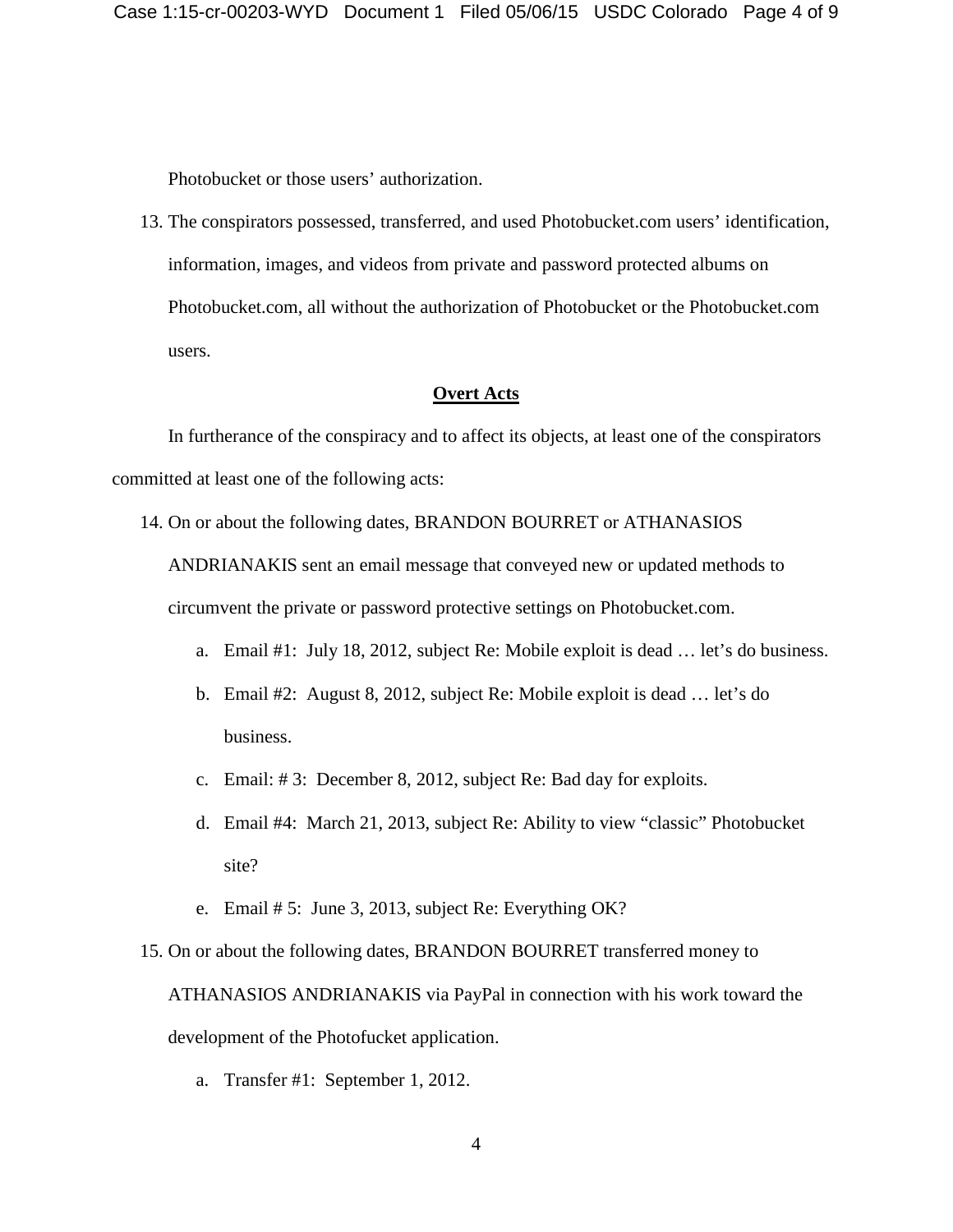- b. Transfer #2: January 11, 2013.
- c. Transfer #3: February 11, 2013.
- d. Transfer # 4: June 7, 2013.
- e. Transfer # 5: July 18, 2013.

16. On or about the following dates, BRANDON BOURRET caused an email message to be sent which contained a guest password to a Photobucket.com user's password protected album.

- a. Email #1: July 20, 2012, subject di\*\*\*\*\*\*\*\*\*\*\*\*\*\*.
- b. Email #2: July 21, 2012, subject \_L\*\*\*\*\*\*\*.
- c. Email #3: July 23, 2012, subject ba\*\*\*\*\*\*\*\*\*\*\*\*\*\*.
- d. Email # 4: July 28, 2012, subject  $10**********************$
- e. Email #5: January 1, 2013, subject da\*\*\*\*\*\*\*\*\*\*\*\*\*\*\*.
- 17. On or about the following dates, BRANDON BOURRET sold a license to the

Photofucket application or another service in connection with the Photofucket application

and received payment for a customer's registration of that license or for a service

provided in connection with the Photofucket application.

- a. Payment #1: January 1, 2013 (payment received from S.M).
- b. Payment #2: February 9, 2013 (payment received from M.D).
- c. Payment #3: February 10, 2013 (payment received from M.D).
- d. Payment # 4: June 20, 2013 (payment received from A.H.).
- e. Payment # 5: August 1, 2013 (payment received from C.B).

18. On or about the following dates, BRANDON BOURRET transmitted an email message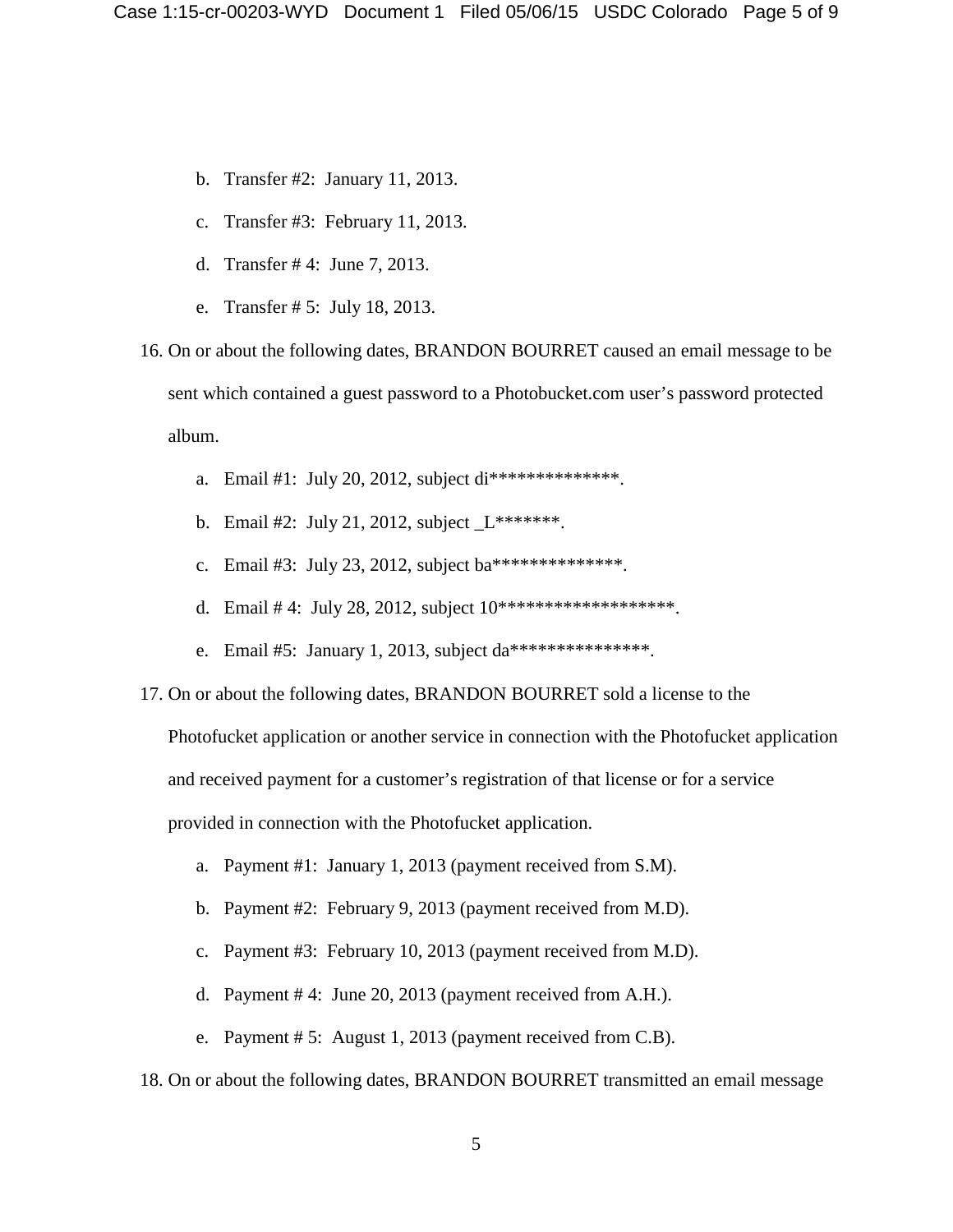to a Photofucket customer providing customer support for the Photofucket application.

- a. Email # 1: July 22, 2012, to th\*\*\*\*40, subject Re:  $ti**********$ .
- b. Email #2: February 22, 2013, to Carl\*\*\*\*ah, subject Re: Account Support.
- c. Email #3: March 23, 2013, to nb\*\*\*\*65, subject Re: Photofucket Bug Report.
- d. Email # 4: March 23, 2013, to he\*\*\*\*4353, subject Re: Photofucket.
- e. Email # 5: July 28, 2013, to ja\*\*\*\*\*y, subject Re: Mu\*\*\*\*\*\*\*\*\*
- 19. On or about the following dates, BRANDON BOURRET sent an email message concerning the sale of Photobucket.com users' information to a customer of the Photofucket application.
	- a. Email # 1: January 10, 2013, to ANDRIANAKIS, subject Re: Bad day for exploits.
	- b. Email # 2: February 9, 2013, to mik\*\*\*\*awse, subject Re: PB.
	- c. Email # 3: February 10 2013, to mik\*\*\*\*awse, subject Re: PB.
	- d. Email # 4: February 11, 2013, to mik\*\*\*\*awse, subject Re: PB.
	- e. Email # 5: February 12, 2013, to mik\*\*\*\*awse, subject Re: PB.
- 20. On or about July 1, 2014, BRANDON BOURRET possessed approximately 722 guest passwords for Photobucket.com users' password protected albums.

All in violation of 18 U.S.C. § 371.

#### **COUNT TWO**

On or about and between July 20, 2012 to March 18, 2013, in the State and District of Colorado and elsewhere, BRANDON BOURRET and ATHANASIOS ANDRIANAKIS,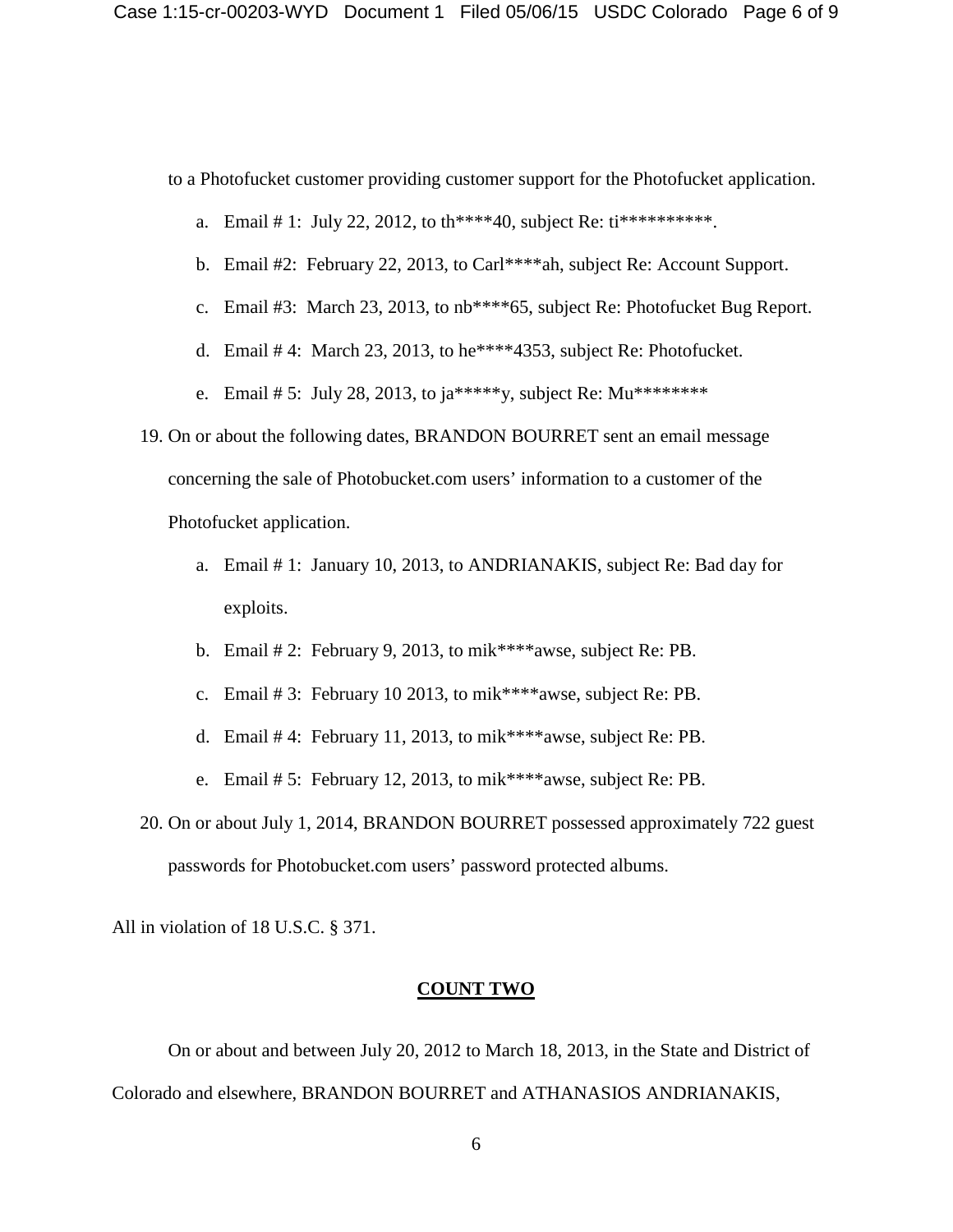defendants herein, intentionally accessed a computer without authorization, and thereby obtained information from a protected computer, as defined in 18 U.S.C. § 1030(e)(2)(B), and the offense was committed for purposes of commercial advantage and private financial gain, and did aid and abet the same. All in violation of 18 U.S.C.  $\S\S 2$ , 1030(a)(2)(C) and 1030(c)(2)(B).

#### **COUNT THREE**

On or about and between July 20, 2012 to March 18, 2013, in the State and District of Colorado and elsewhere, BRANDON BOURRET and ATHANASIOS ANDRIANAKIS, defendants herein, knowingly and with intent to defraud trafficked in and used one or more unauthorized access devices in a manner affecting interstate commerce, and by such conduct did obtain things of value aggregating \$1,000 or more during that period, and did aid and abet the same. All in violation of 18 U.S.C. §§ 2, 1029(a)(2), and 1029(c)(1)(A)(i).

#### **COUNT FOUR**

On or about and between July 20, 2012 to July 1, 2014, in the State and District of Colorado and elsewhere, BRANDON BOURRET and ATHANASIOS ANDRIANAKIS, defendants herein, knowingly and with intent to defraud possessed 15 or more unauthorized access devices, and such possession affected interstate and foreign commerce, and did aid and abet the same. All in violation of 18 U.S.C. §§ 2, 1029(a)(3), and 1029(c)(1)(A)(i).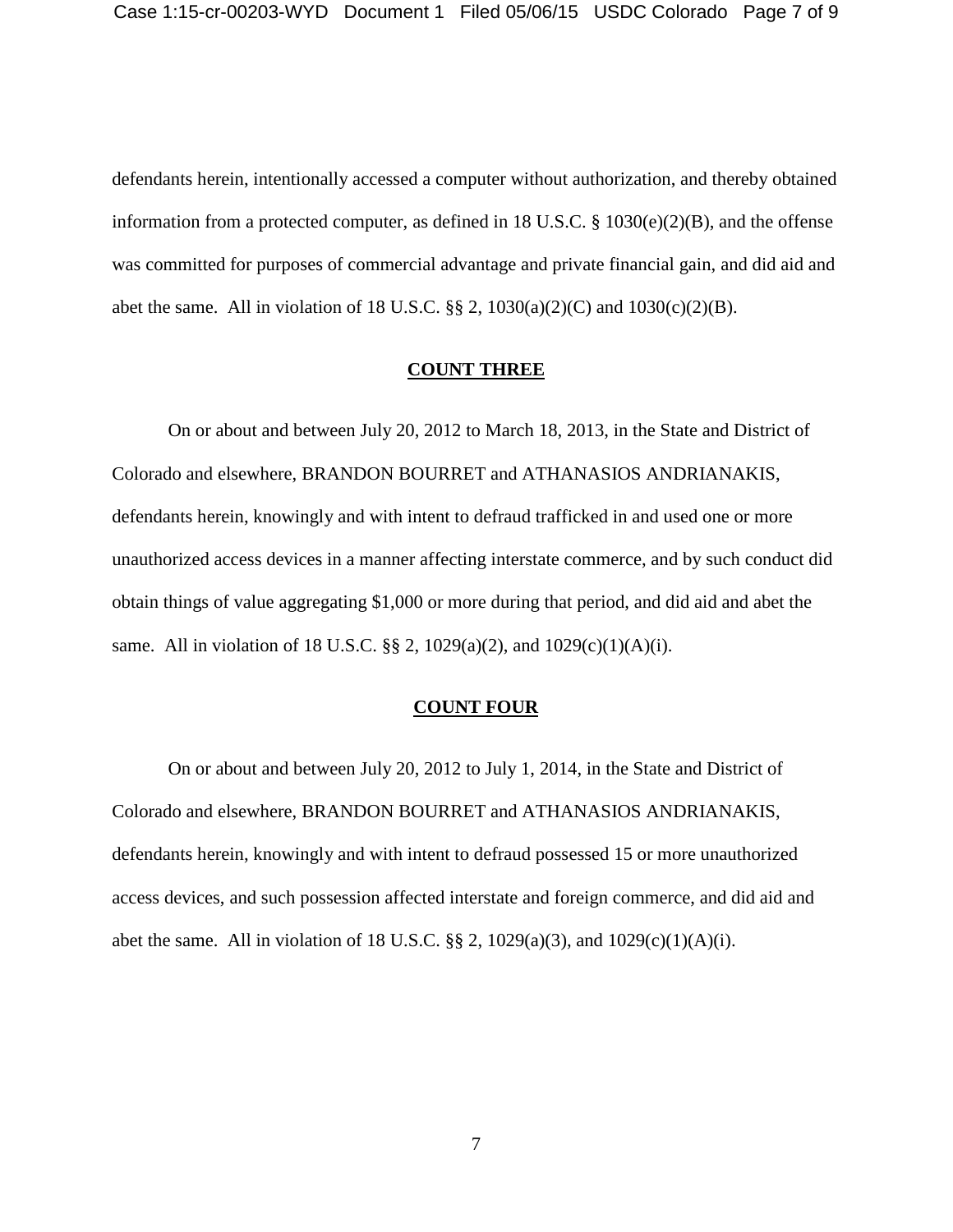### **FORFEITURE ALLEGATION**

1. The allegations contained in Counts 1 through 4 of this Indictment are hereby realleged and incorporated by reference for the purpose of alleging forfeiture pursuant to the provisions of Title 18, United States Code, Section 982(a)(2)(B).

2. Upon conviction of the violations alleged in Counts 1 through 4 of this Indictment involving violations of Title 18, United States Code, Sections 371, 1029, and 1030, defendants BRANDON BOURRET and ATHANASIOS ANDRIANAKIS shall forfeit to the United States, pursuant to Title 18, United States Code, Section 982(a)(2)(B), any and all of the defendants' right, title and interest in all property constituting and derived from any proceeds obtained directly and indirectly as a result of such offense, including, but not limited to: a money judgment in the amount of proceeds obtained by the conspiracy and by the defendants, for which the defendants are joint and severally liable.

3. If any of the property described above, as a result of any act or omission of the defendant:

a. cannot be located upon the exercise of due diligence;

- b. has been transferred or sold to, or deposited with, a third party;
- c. has been placed beyond the jurisdiction of the Court;
- d. has been substantially diminished in value; or
- e. has been commingled with other property which
- f. cannot be subdivided without difficulty;

8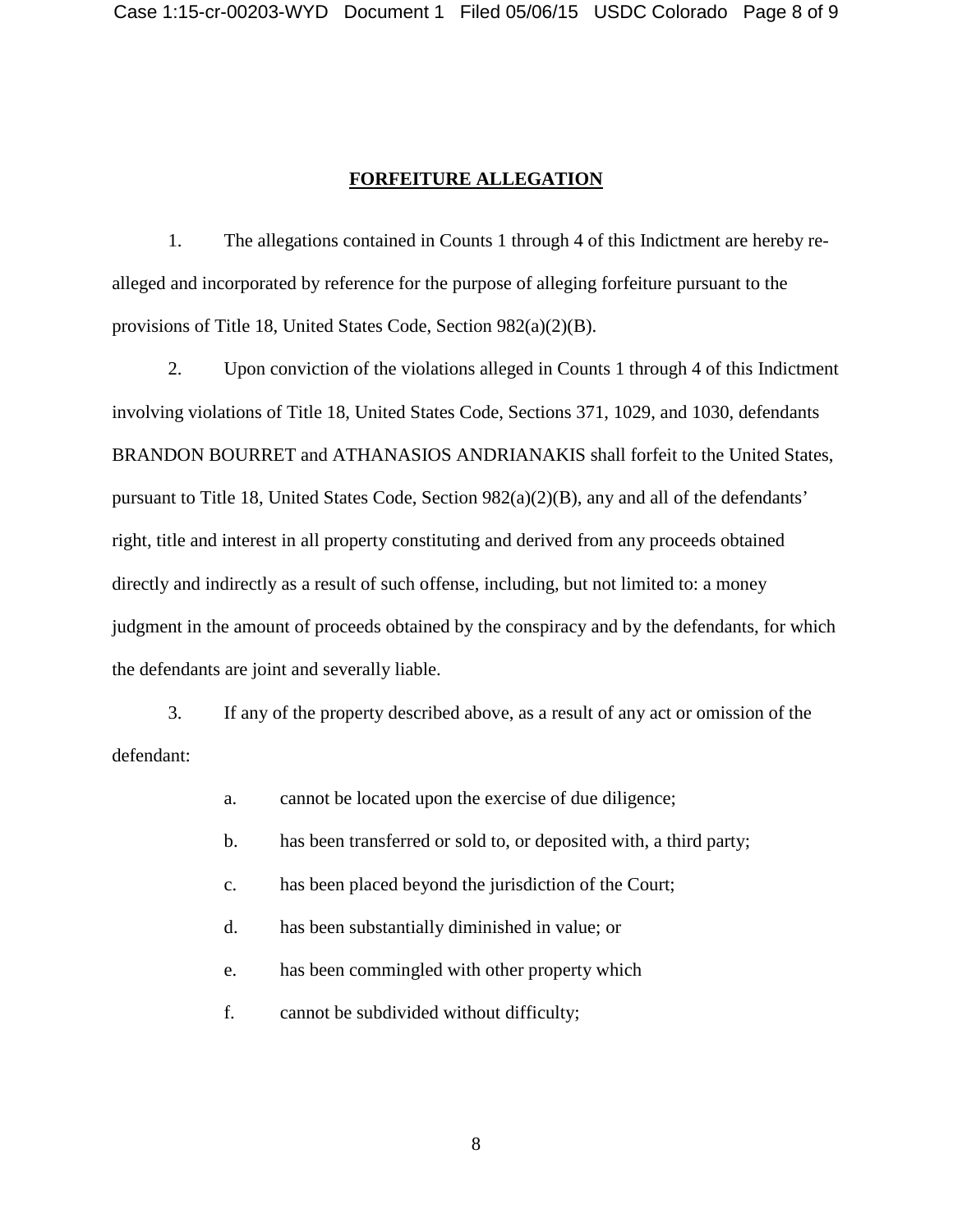it is the intent of the United States, pursuant to Title 21, United States Code, Section 853(p), incorporated by Title 18, United States Code, Section 982(b), to seek forfeiture of any other property of said defendant up to the value of the forfeitable property.

A TRUE BILL:

Ink signature on file in Clerk's Office FOREPERSON

JOHN F. WALSH United States Attorney

By: *s/ David A. Tonini*  DAVID A. TONINI Assistant United States Attorney 1225 Seventeenth Street, Suite 700 Denver, Colorado 80202 Telephone: (303) 454-0100 Fax: (303) 454-0403 E-mail: david.tonini@usdoj.gov Attorneys for the United States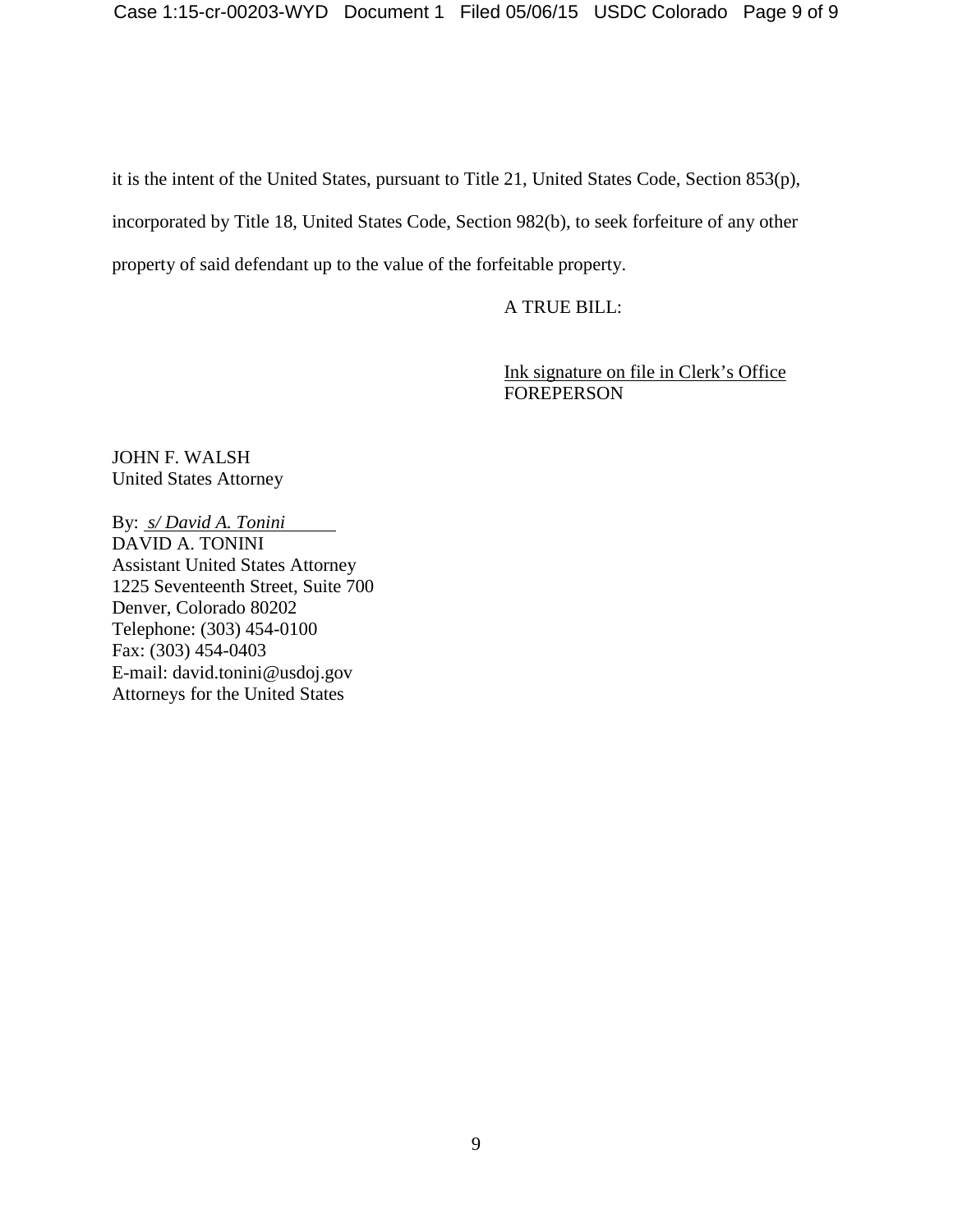DEFENDANT: **BRANDON BOURRET**

YOB: 1975

ADDRESS: Colorado Springs, Colorado

 $COMPLANT FILED?$   $YES$   $X NO$ 

# IF YES, PROVIDE MAGISTRATE CASE NUMBER: IF NO, PROCEED TO "OFFENSE" SECTION

## HAS DEFENDANT BEEN ARRESTED ON COMPLAINT? \_\_\_\_\_\_YES \_\_\_ X \_\_ NO

OFFENSE: Count 1: 18 U.S.C. § 371, Conspiracy. Count 2: 18 U.S.C. §§ 2, 1030(a)(2)(C), Computer Fraud, Aid and Abet. Count 3: 18 U.S.C. §§ 2, 1029(a)(2), Access Device Fraud, Aid and Abet. Count 4: 18 U.S.C. §§ 2, 1029(a)(3), Access Device Fraud, Aid and Abet.

LOCATION OF OFFENSE: Denver, Colorado.

| PENALTY: | Count 1: | NMT 5 years imprisonment, NMT \$250,000 fine or both;     |
|----------|----------|-----------------------------------------------------------|
|          |          | NMT 3 years supervised release; \$100 special assessment. |
|          | Count 2: | NMT 5 years imprisonment, NMT \$250,000 fine, or both;    |
|          |          | NMT 3 years supervised release; \$100 special assessment. |
|          | Count 3: | NMT 10 years imprisonment, NMT \$250,000 fine, or both;   |
|          |          | NMT 3 years supervised release; \$100 special assessment. |
|          | Count 4: | NMT 10 years imprisonment, NMT \$250,000 fine, or both;   |
|          |          | NMT 3 years supervised release; \$100 special assessment. |

AGENT: SA J.A. Myszkiewicz, FBI

AUTHORIZED BY: David Tonini, Assistant U.S. Attorney

ESTIMATED TIME OF TRIAL: Five days or less

THE GOVERNMENT: **WILL** seek detention in this case

The statutory presumption of detention **IS NOT** applicable to this defendant.

**OCDEF CASE**: YES X NO